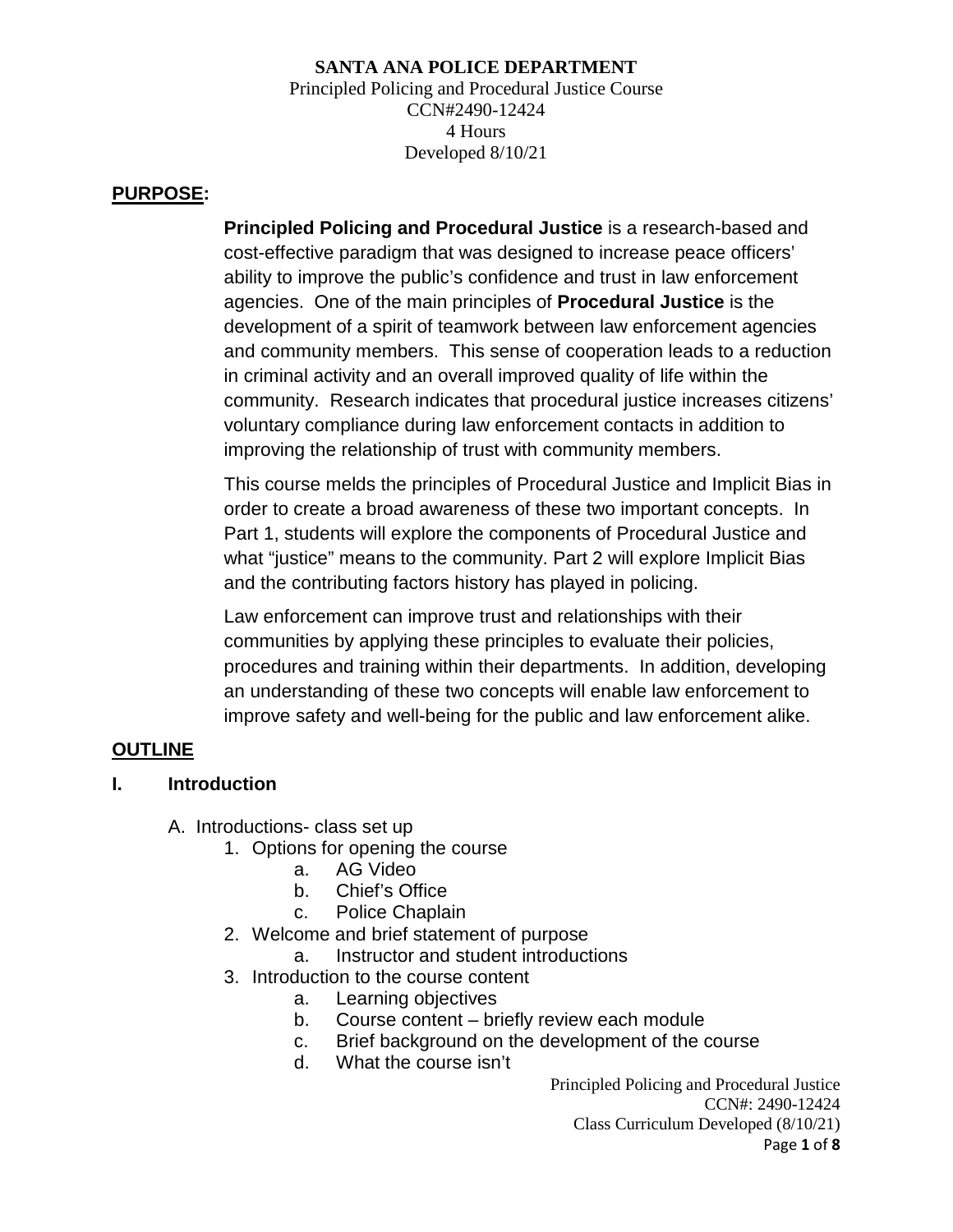#### Principled Policing and Procedural Justice Course CCN#2490-12424 4 Hours Developed 8/10/21

- 4. Introduction to course participation
- 5. Participation in the course is essential, express opinions while respecting others
- 6. Class participation questions, discussions, small group work
- 7. Housekeeping
- B. Course Overview: The course is not about discipline.
	- 1. The course is about validating what you are already doing, its awareness for those that may not be doing it, and for some it may be corrective.
	- 2. Advise students that a test is administered at the conclusion of the course.
- C. Administration of the Pretest: A pretest is administered to the students before any course material is revealed. The pretest is designed to measure each students' knowledge of the subject matter that comprises the course. The results of the pretest will be compared to results of the final examination that will be administered at the conclusion of the course.

**II: Module One:** Interactive Nature of Procedural Justice, Legitimacy and Policing Goals.

- A. OVERVIEW: Module 1 defines police legitimacy and procedural justice and provides video examples of procedural justice. It introduces the "Four Principles of Procedural Justice". This module offers an opportunity to discuss and discover how procedural justice benefits staff and supports their Department's goals for policing.
- B. Teaching Objectives: Upon completion of this module, clear connections will be made between:
	- 1. Individual officers' goals,
	- 2. The code of ethics
- C. Learning Objectives: Upon completion of this module, students will be able to:
	- 1. Define procedural justice,
	- 2. Define police legitimacy, and
	- 3. Explain how procedural justice leads to greater police legitimacy
	- 4. Explain how these concepts relate to addressing crime

Principled Policing and Procedural Justice CCN#: 2490-12424 Class Curriculum Developed (8/10/21) Page **2** of **8**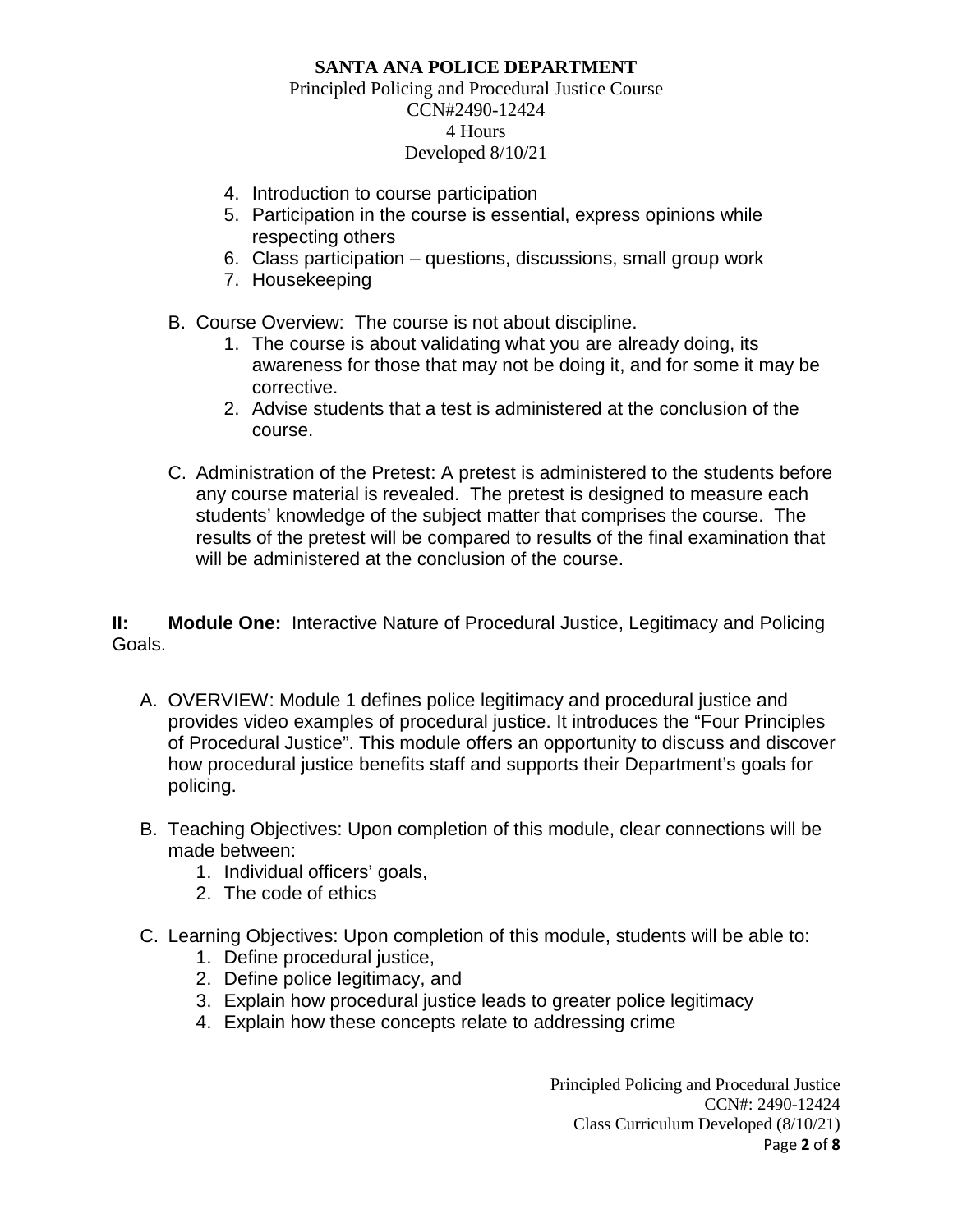#### **SANTA ANA POLICE DEPARTMENT** Principled Policing and Procedural Justice Course CCN#2490-12424 4 Hours Developed 8/10/21

- D. The students will participate in a **Learning Activity** to assess their knowledge or initial perceptions of Police Legitimacy and Procedural Justice. While in groups using their own words and real life experiences they will define/describe the terms of "police Legitimacy" and "Procedural Justice". As the groups report the instructors will facilitate a group discussion to ensure the students understand the concepts of Police Legitimacy and Procedural Justice.
- E. Building on the concepts learned the instructors will show a video of a resisting subject (using the Taser Mike Video) and conduct a facilitated discussion regarding the officers' use of Procedural Justice and Police Legitimacy.

# F. DEFINE AND CLARIFY

- 1. What is police legitimacy?
	- a. The public view of the police as entitled to exercise authority in order to maintain social order, manage conflicts, and solve problems in the community.
- 2. What is procedural justice?
	- a. The procedures used by police officers and other justice system actors, where citizens are treated fairly and with proper respect as human beings

# G. FOUR PRINCIPLES OF PROCEDURAL JUSTICE

- 1. Voice
- 2. Neutrality
- 3. Respectful Treatment
- 4. Trustworthiness

## H. BENEFITS OF PROCEDURAL JUSTICE FOR LAW ENFORCEMENT.

- 1. Safety
- 2. Lower stress
- 3. Fewer complaints
- 4. Greater cooperation
- 5. Voluntary compliance and support for police actions
- 6. Lower crime, greater public safety
- I. EVIDENCE OF THE ABOVE BENEFITS
	- 1. Sunshine and Tyler 2003 if the public views the police as legitimate they will be more likely to assist the police with crime prevention (i.e., reporting crime or calling for help) and to give police a wider range of discretion to perform their duties.

Principled Policing and Procedural Justice CCN#: 2490-12424 Class Curriculum Developed (8/10/21) Page **3** of **8**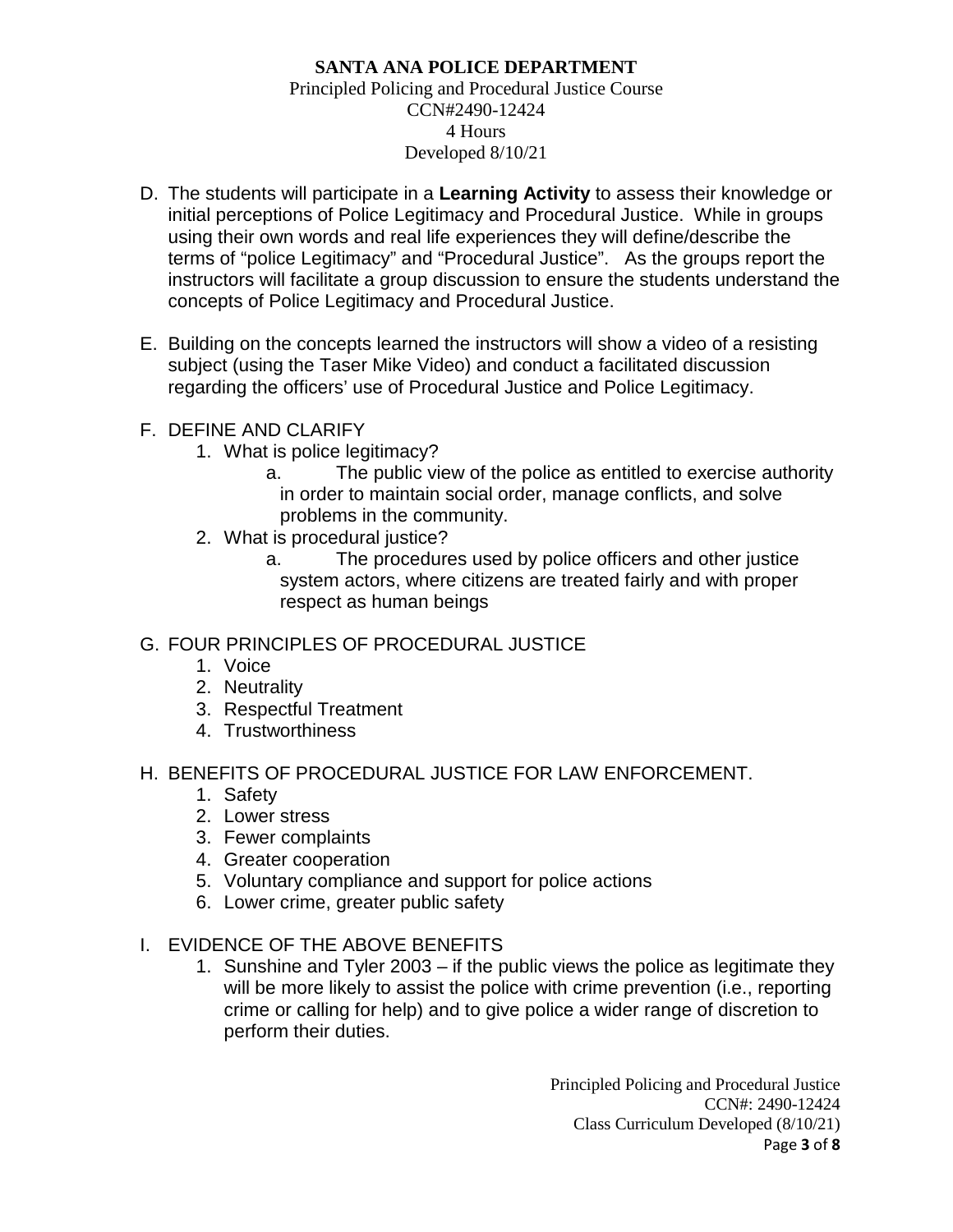#### Principled Policing and Procedural Justice Course CCN#2490-12424 4 Hours Developed 8/10/21

- J. The students will participate in a **Learning Activity** while using easel pads, they will list the goals of Peace Officers. The groups will compare and contrast the views they had as their careers began and the goals they have at this point in their careers.
- K. GOALS OF POLICING
	- 1. Social order
	- 2. Crime prevention
	- 3. Be fair and impartial
	- 4. Ensure constitutional rights
	- 5. Safety, be effective, offer support
	- 6. Serve and protect the public
	- 7. Generate and hold public trust
	- 8. Racial reconciliation

# L. CALIFORNIA LAW ENFORCEMENT CODE OF ETHICS

1. Code of ethics emphasizes principles of procedural justice

**1.5 hour**

# **III: Module Two:** Expectations and Legitimacy

- A. OVERVIEW: Module 2 presents a more in-depth look at cynicism, and its impact on police legitimacy and procedural justice. It offers an opportunity to discuss police and community expectations of each other and examine actions that build trust.
- B. Teaching Objectives: Upon completion of this module, the following concepts will be clear:
	- 1. The role cynicism plays in the profession of policing
	- 2. The importance of public support for policing efforts
	- 3. How citizen and law enforcement expectations can conflict and cause harm to positive relations
	- 4. How procedural justice can address cynicism and support officer wellbeing
- C. Learning Objectives: Upon completion of this module, students will be able to:
	- 1. Compare and contrast citizen and law enforcement expectations
	- 2. Understand the role cynicism plays in procedural justice and police **legitimacy**
	- 3. Discuss the need for public support
	- 4. Articulate the necessity for law enforcement to serve as role models for police legitimacy

Principled Policing and Procedural Justice CCN#: 2490-12424 Class Curriculum Developed (8/10/21) Page **4** of **8**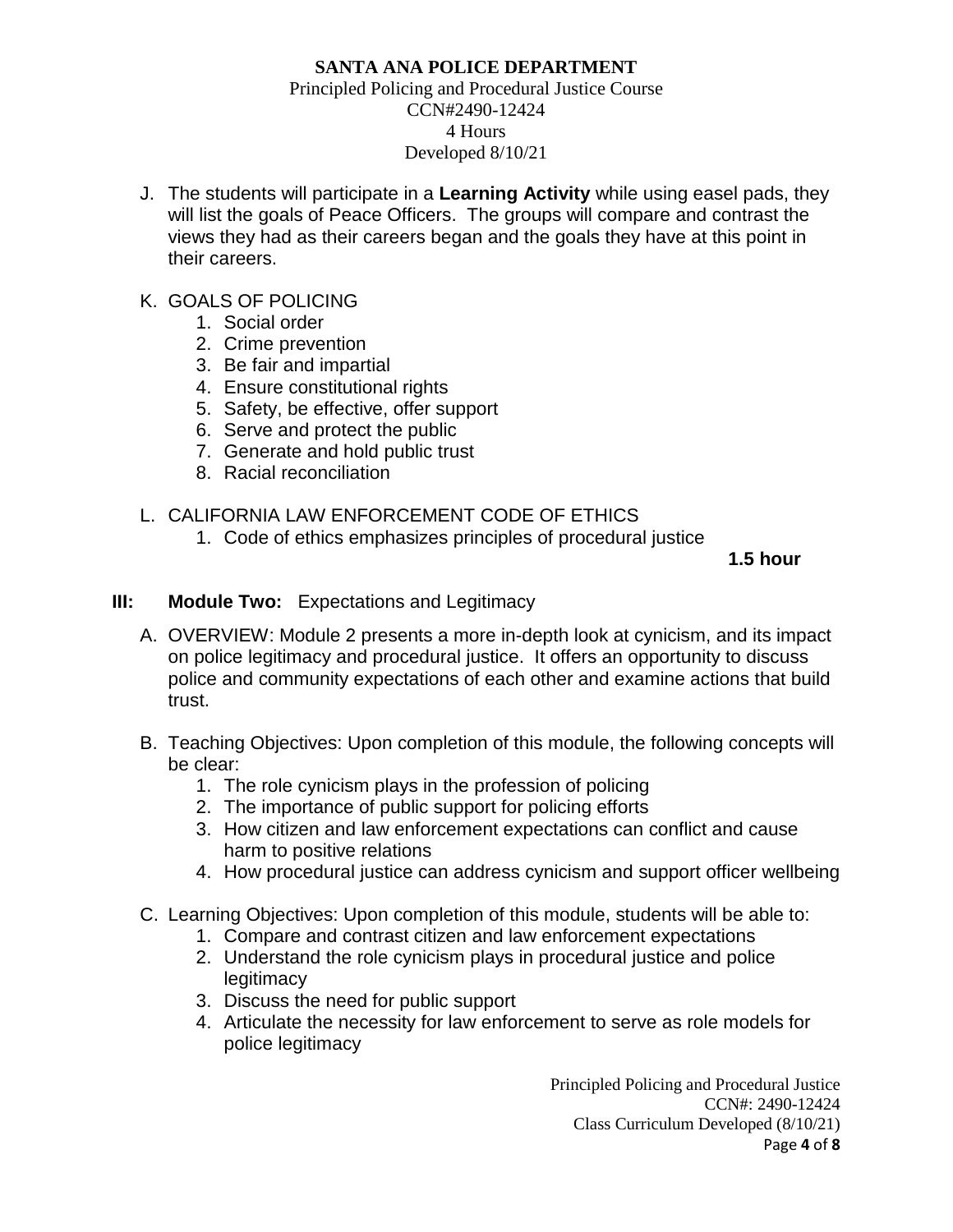#### Principled Policing and Procedural Justice Course CCN#2490-12424 4 Hours Developed 8/10/21

# D. CYNICISM

- 1. Define cynicism as it relates to the profession of policing
	- a. A cynic expects nothing but the worst in human behavior. Cynicism is the antithesis of idealism, truth, and justice-which are the virtues that police officers swear to uphold.
	- b. How some police come to view things, how cynicism affects police at both the personal and professional levels
	- c. External Procedural Justice
	- d. Internal Procedural Justice
	- e. Categorizing stressors
		- i. Officer safety and hypervigilance
		- ii. Us vs. Them mentality

# E. STRESSORS

- 1. What affects police but we don't talk about
- 2. How it plays out at work
- 3. How it plays out outside of work
- F. The students will participate in a **Learning Activity** that identifies stressors for law enforcement from their perspective. Each group will list and report out on the stressors affecting peace officers.

## G. IMPACT OF CYNICISM

- 1. On officer health and well being
- 2. On interactions and relationship with the public
- 3. Community's version of cynicism
- H. The student will participate in a **Learning Activity** that identifies the expectations of law enforcement from the community and expectations that law enforcement has of the community. The instructor will facilitate a discussion of the differences and similarities between the two lists created by the group. Generally, the exercise results in two lists are very close or identical.

## I. EXPECTATIONS

- 1. The Golden Rule
- 2. The Platinum Rule
- 3. Expectations, commonalities, and conflicting narratives
- 4. Community and police need each other to meet expectations
- 5. Procedural Justice and Police Legitimacy contribute to voluntary compliance

Principled Policing and Procedural Justice CCN#: 2490-12424 Class Curriculum Developed (8/10/21) Page **5** of **8**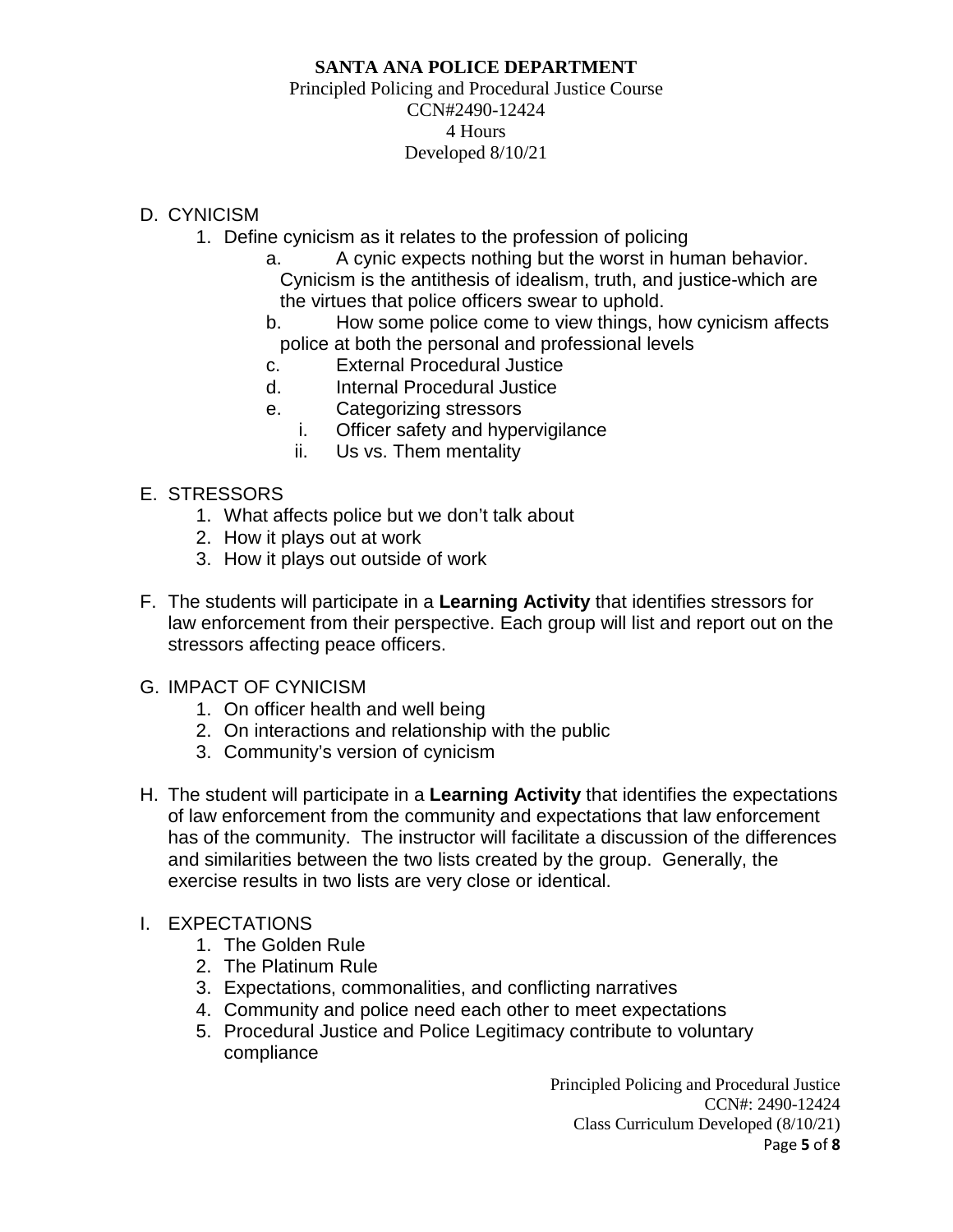#### Principled Policing and Procedural Justice Course CCN#2490-12424 4 Hours Developed 8/10/21

## J. POLICE LEGITIMACY

- 1. Why people obey the law:
	- a. Deterrence
	- b. The right thing to do
	- c. Fear the consequences of their failure not to
- 2. Authorities are legitimate
	- a. Define legitimacy; legitimacy reflects trust and confidence in police, acceptance of authority, actions perceived as morally correct and appropriate
- 3. Lawfulness vs. legitimacy

# **1 hour**

# **IV: Module Three:** Procedural Justice

- A. OVERVIEW: Module 3 is an in-depth look at procedural justice. It examines each of the four tenets or principles, how they relate to decision-making, the policing process and how treatment affects the public's assessment. This module also offers an opportunity for students to discuss personal experiences with procedural justice.
- B. Teaching Objectives: Upon completion of this module, the following concepts will be clear:
	- 1. The principles of procedural justice,
	- 2. How applying procedural justice principles in interactions with citizens can positively impact officer safety and mitigate the stresses and challenges of police work, and
	- 3. How procedural justice affects outcomes and increases police legitimacy, in particular in communities of color
	- 4. The necessity for law enforcement to support Procedural Justice
- C. Learning Objectives: Upon completion of this module, students will be able to:
	- 1. Explain how utilizing procedural justice can support the objectives of police work and mitigate the challenges/stresses of police work
	- 2. Demonstrate retention of knowledge pertaining to procedural justice principles
	- 3. Understand that process is equally if not more important than the outcome.
	- 4. Explain how procedural justice can have a positive impact on their department

Principled Policing and Procedural Justice CCN#: 2490-12424 Class Curriculum Developed (8/10/21) Page **6** of **8**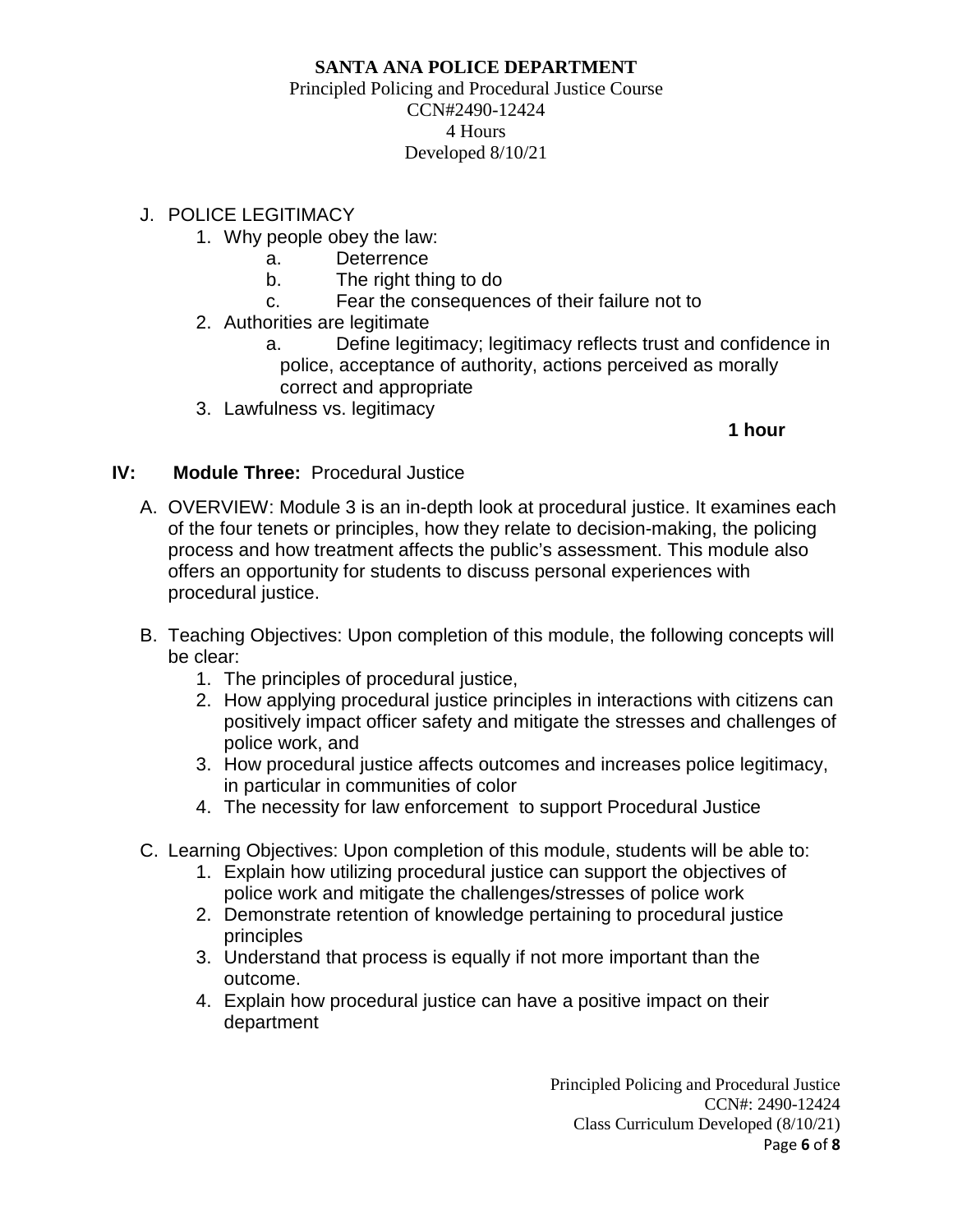#### Principled Policing and Procedural Justice Course CCN#2490-12424 4 Hours Developed 8/10/21

## D. PROCEDURAL JUSTICE

1. Justice and procedural justice

# E. PROCESS MATTERS

- 1. Citizens' assessment
- 2. Assessment = Outcome + Process
- 3. Role of procedural justice to perceptions of legitimacy
- 4. Quality of treatment and quality of decision-making

# F. VOICE

- 1. Listening to the explanation, demonstrating understanding
- 2. Perspective being valued
- 3. Feeling of input and inclusion in the process
- 4. Nonverbal communication factors into voice
- 5. Perception is what counts
- 6. Supports officer safety and wellbeing
- G. NEUTRALITY
	- 1. Conveying neutrality through unbiased decision-making
		- a. Implicit bias introduction (agency options to introduce the topic.)
	- 2. Showing decision is applied equally allows people to see neutrality
	- 3. Explaining decision-making process contributes to transparency
- H. The student will participate in a **Learning Activity** that will assess the negative impact of labeling on the community and law enforcement. A facilitated discussion will follow on the power of negative labels and the effects on how the police provide service to the community. Thereafter, the discussion will focus on how law enforcement can impact their officers' descriptive terms of their community.

## I. RESPECT

- 1. Treating people with respect and dignity validates them as a human being
- 2. Respect for the person, respect for rights
- 3. Contributes to officer safety and voluntary compliance
- J. TRUSTWORTHINESS
	- 1. Intentions and character
	- 2. Acting in a benevolent and caring way, showing that officer is trying to do what's best
	- 3. Listening to people's accounts

Principled Policing and Procedural Justice CCN#: 2490-12424 Class Curriculum Developed (8/10/21) Page **7** of **8**